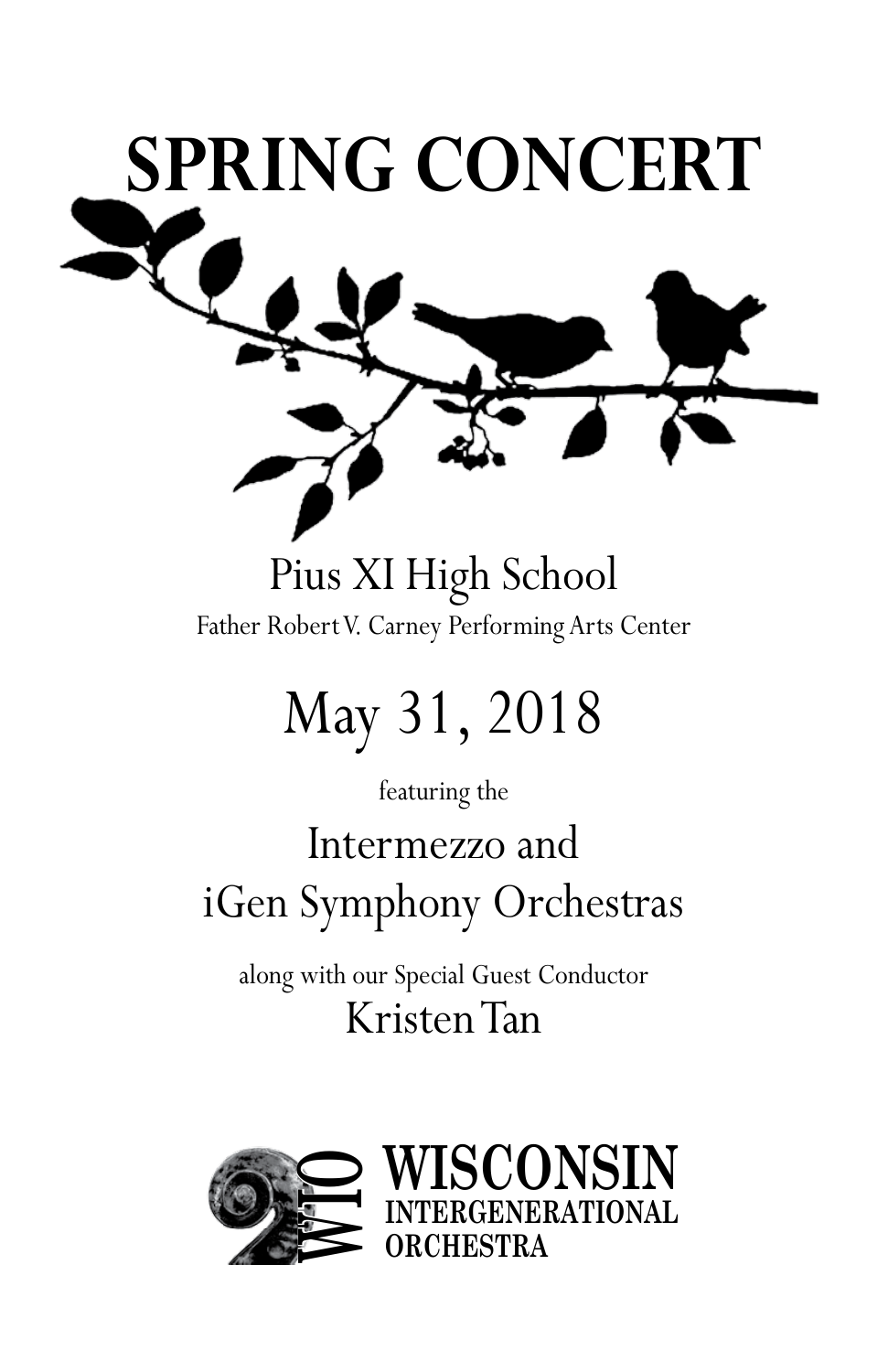## **Good Evening and Welcome**

On behalf of the "WIO" directors and all the talented musicians involved with tonight's concert, we welcome you to this evening's performance. We are very excited to share with you what our orchestras have been preparing. Thank you for being a part of this wonderful experience and journey, but most of all – thank you for your support!

With this Spring concert performance, WIO is officially celebrating its 3rd anniversary! It's like a great work of music: first the theme (where we started and how we began to grow), then the development (where we are at the moment – still improving and expanding), then….well, WIO is nowhere near a Finale of any sort; but hopefully, we are continuing to cultivate the relationships we have with you, the members of the orchestra's and the community that we serve.

Within this program, WIO is thanking the many people who have committed their time and talents for the betterment of the group. "Team WIO" is humbled by these wonderful individuals who help us continue to grow to that next level. Thank you never seems enough; but as you read the names of all the WIO members and the leaders, know that we say THANK YOU from the bottom of our hearts. We are honored to have you all on board with us!

BUT! I would be remiss if I didn't thank all of you - our audience! You have brought your kids to the rehearsals, helped WIO in reminding them to practice, you have supported us by bringing your friends and family to many of our major events like "WIO on Ice" and you have continued to spread the word about WIO itself and the wonderful opportunities if offers to people of ALL ages!

If I may, two particular things I most enjoy about WIO: first is watching the eyes of the performers. It doesn't matter which group: the desire and intensity to want to do their best, yet to see their faces during and after the performance is just amazing! All of us making the best possible music we can, and still (dare I say) having some fun while doing it! The second thing I enjoy is hearing which piece is this persons' favorite or that persons' favorite. Sometimes I try to guess if she'd like this piece and he'd like that one….and I will be way off. It always surprises me; but all in all, everyone gives of themselves to have a great performance.

Please feel free to stay after the concert for a few minutes. There will be some treats offered in the lobby. If you would like to support us, or perhaps continue to support WIO, please feel free to purchase some of the items on sale (mugs, t-shirts, etc.). If you like what you hear, perhaps you would like to become a WIO patron and make a contribution to support our work. If so, please contact one of the members of "Team WIO".

Thank you again for joinig us this evening. I hope that tonight's performance leaves you wanting to hear more from these wonderful WIO groups.

We wish you a long, fun-filled summer with all it can offer. - *Ben Leon*

Anne Marie Peterson, Artistic Director; Ben Leon, Music Director; Siew-Eng Goh, Senior Music Consultant; Tom Spitz, String Specialist; Kelly Liu, Assisting Artist Jian Sun, Persident; and Dr. Matt Gibson, Chairman of the Board

# *"It's Time To Play"!*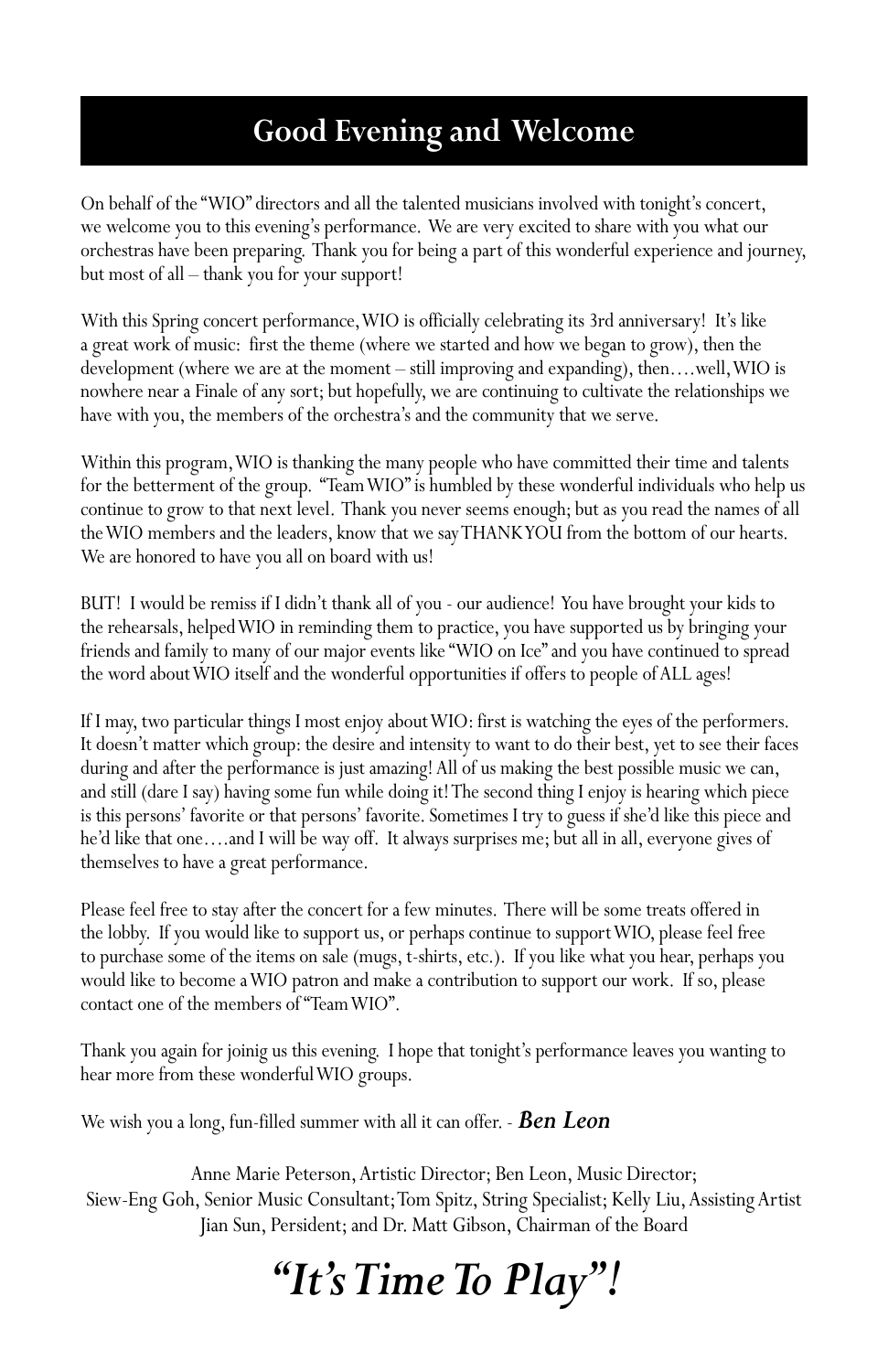#### **Pre-Concert music performed by The WIO String Quartet**

Kelly Liu and Gail Waring-violin, Siew-Eng Goh-viola, Roberta Mallmann-violoncello

#### **WIO INTERMEZZO ORCHESTRA**

*Benjamin Leon, Director*

| Korobushka Traditional arr. Michael Story |  |
|-------------------------------------------|--|
|                                           |  |
|                                           |  |

#### **WIO iGEN SYMPHONY ORCHESTRA**

#### *Anne Marie Peterson, Director*

|                                                                                                                             | Arr. by Thor Johnson |
|-----------------------------------------------------------------------------------------------------------------------------|----------------------|
| Music for the Royal Fireworks  George F. Handel<br>Overture, Bourée, La Paix, La Rejoussance, Menuetto Arr. by Thor Johnson |                      |
| Tone Poem                                                                                                                   |                      |
| Strings Alone<br>Kristen Tan - Guest Conductor                                                                              |                      |
|                                                                                                                             |                      |
|                                                                                                                             |                      |

### **ORCHESTRAS TOGETHER**

| Largo from Symphony No. 9 | Arr. by Richard Meyer |
|---------------------------|-----------------------|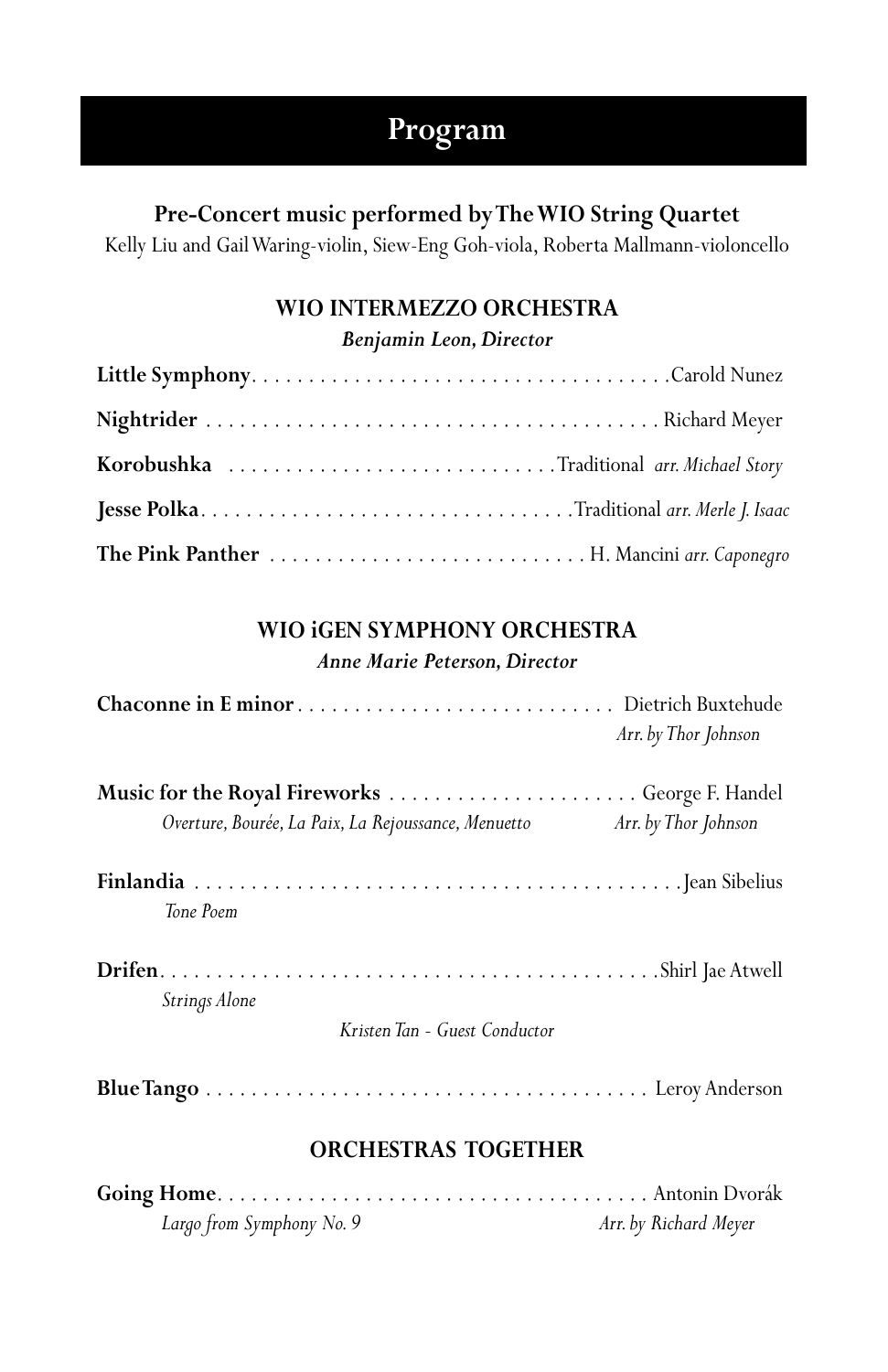#### **WIO INTERMEZZO STRINGS**

*Benjamin Leon - Director*

#### **Violins**

Poroma Aich Soumadri Aich Mary Gerovac Lilli Graesing Rita Kroll Max Letellier Madeline Lund Aristotelis Ziogas Dimitrios Ziogas

#### **Viola** Ruby McCumber

#### **Violoncello**

Sebastian Correa Katie Gerten Sophia Li

**Double Bass** Hunter Heinzen

Mr. Leon would like to thank and acknowledge the following people:

*Siew–Eng Goh, for her incredible energy and vast knowledge. Shirl Schwarten, for volunteering where needed and more! Kristen Tan, for being a wonderful teacher and friend*

#### **WIO iGEN SYMPHONY ORCHESTRA**

 $\begin{array}{ccc} \bullet & \bullet & \bullet \end{array}$ 

*Anne Marie Peterson - Director*

#### **Violin 1**

Malcolm Balles Angela Beltrame Scott Hestekin Nicole Kalupa Kelly Liu ◆ Julian Rhee  $\triangle$ Sophia Sun Elizabeth Tan Kristen Tan  $\blacktriangle$ + Hilary Toft

#### **Violin 2**

Mohima Aich Niladri Aich Siew-Eng Goh \*+ Molly Kane Lauri Kiely + Benjamin Kim Max Letellier Alex Ng Karishma Santebennur Thomas Spitz ◆ Gail Waring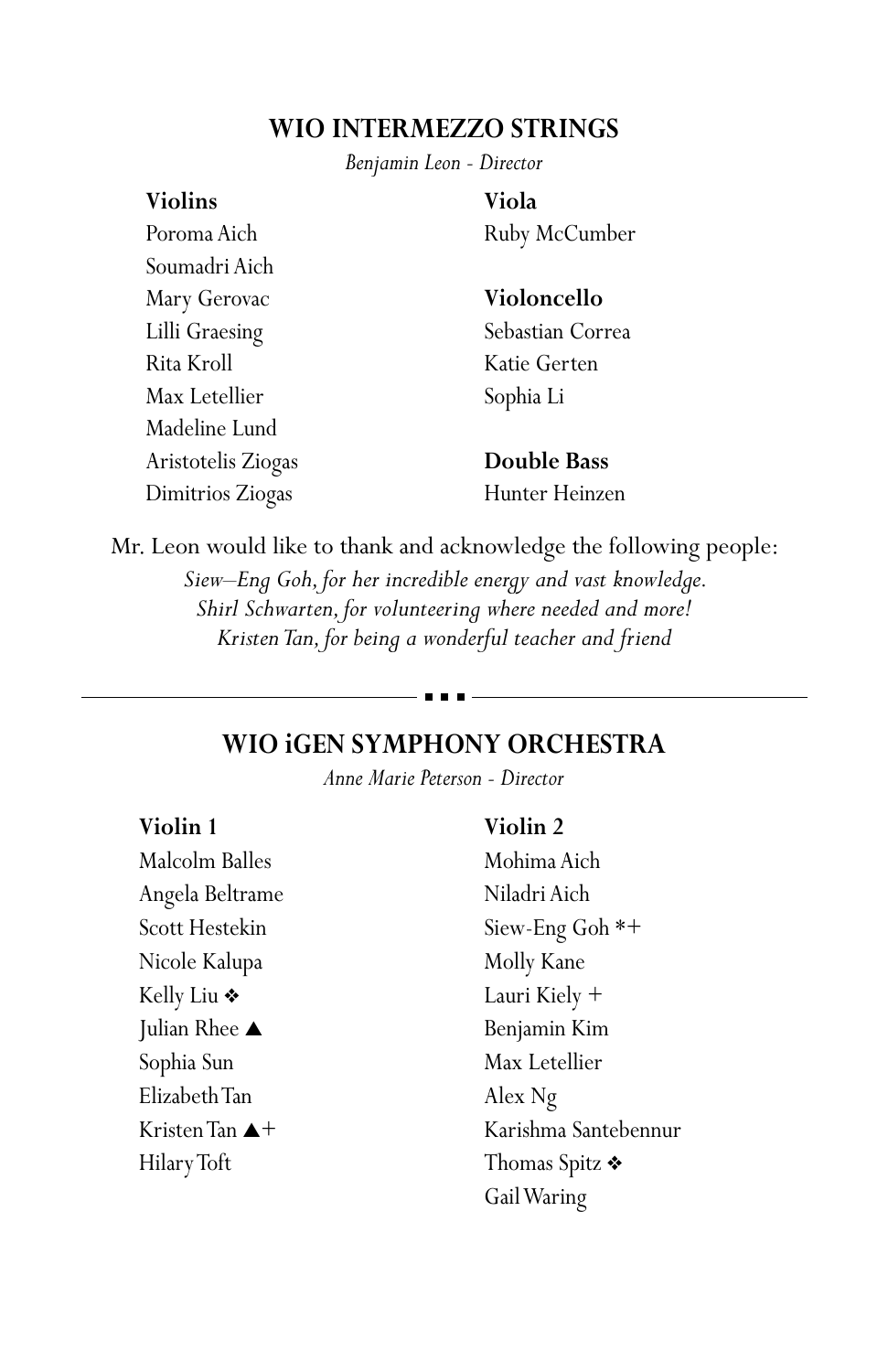#### **WIO iGEN SYMPHONY ORCHESTRA**

*Continued*

#### **Viola**

Laurie Basile + Emily Buckner  $\clubsuit$ Sarah Kruis  $\triangle$ Stacy Laird + Eliska Liang Tabby Rhee  $\blacktriangle$ Ben Tan

#### **Violoncello**

Alyssa Beltrame Elizabeth Daily  $\triangle$ Carol Julin Jennifer Langfeld + Roberta Mallmann  $\blacktriangle$ Madeline Rickert Marilee Rockley Sennet Sioldlarz Claudia Sullivan  $\clubsuit$ Stacy Yang +

#### **Double Bass**

Josh Kimball  $\diamond$ +

#### **Flute**

Pat Almon Leslie Cook Sue Stachelski ◆

#### **Clarinet**

Kristine Culver Mary Jirovec  $\triangleleft$ 

#### **Oboe** Faith Johnson  $\bullet$ Marcia Smieska

**Bassoon** Annette Abrahamson Lisa Weiss-Cornelius ❖

#### **French Horn** Gabby Etes  $\triangleleft$ Abigail Hughes Owen Krueger Elliott Loughney

**Trumpet** Bob Syverson  $\bullet$ Salvatore Terrasi

#### **Trombone** Peter Gutenberger Joe Kajuch Kevin Loughney  $\triangleleft$

**Tuba** Cameron Bauer

**Timpani** Mikael Hagerstrand

**Percussion** Ron DeBlaey

**Attendance Secretary** Tammy Kane

**Administrative Assistant** Jacquelyn Dufoor

v *Principal* s *Assisting Artist \* Senior Music Consultant* + *Assisting Intermezzo Orchestra*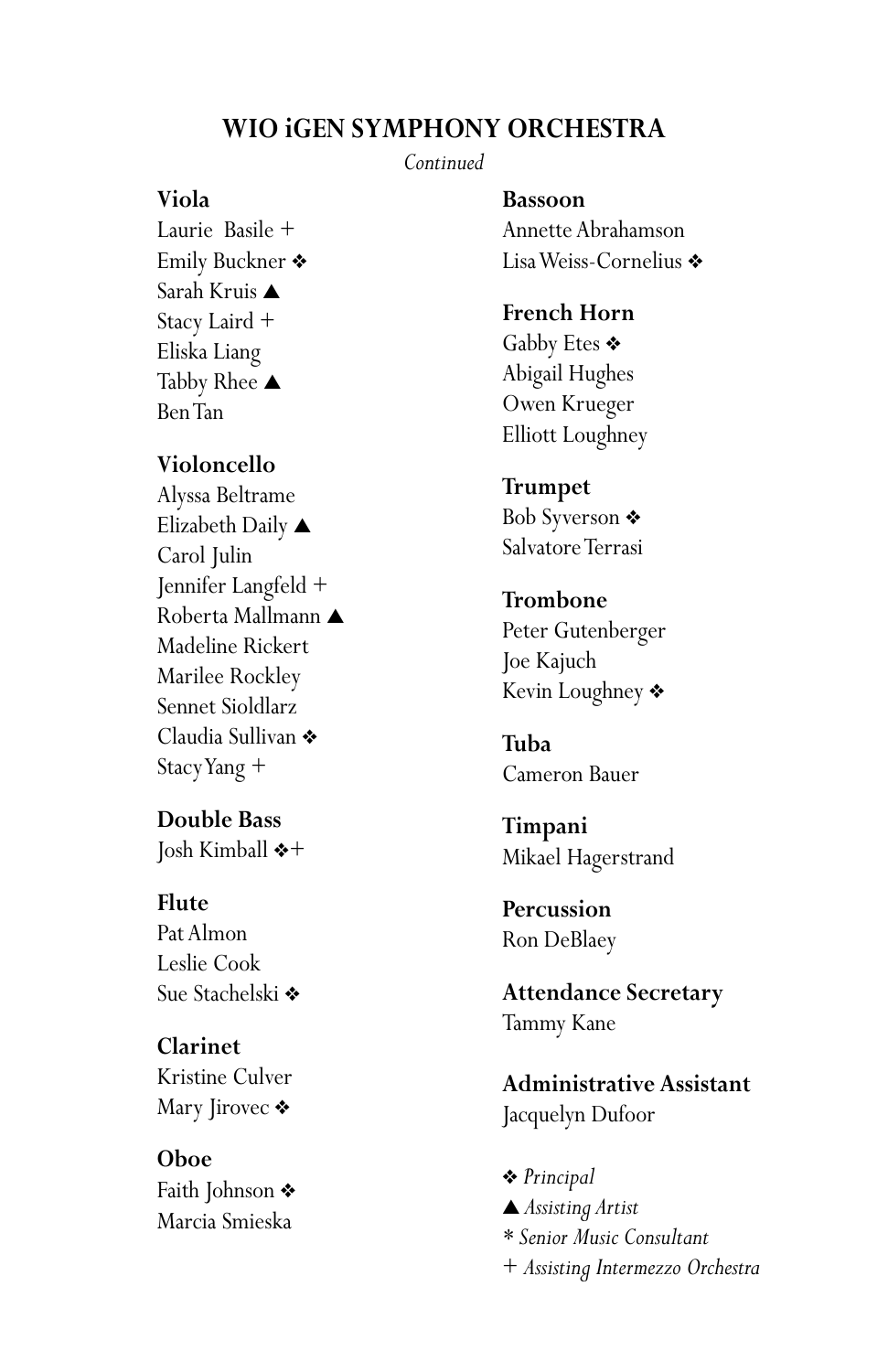### *About tonight's guest conductor . . .*

**Kristen Tan** graduated from Carroll College with a Bachelor of Arts Degree in Music Education and Violin Performance. She has taught in the Franklin and West Allis school districts and is currently Orchestra Director at North Middle School in Menomonee Falls. Mrs. Tan also maintains a small private lesson studio.

She has performed as a member of the Wisconsin Philharmonic and Concord Chambers orchestras as well as various other small local ensembles. Mrs. Tan also serves as handbell choir director at Forest Park Presbyterian Church in New Berlin.

When not making music, she enjoys traveling with her family around the United States. As a family they will reach their 50th state this summer!

Kristen is thrilled to have the opportunity to work with and direct the musicians of WIO, especially since two of her children are also playing in the orchestra. We have made it a family affair and really enjoy making music together. It is her hope that she can persuade a few other family members to join them on stage in the near future!



*"Love is a bird; she needs to fly." - Madonna*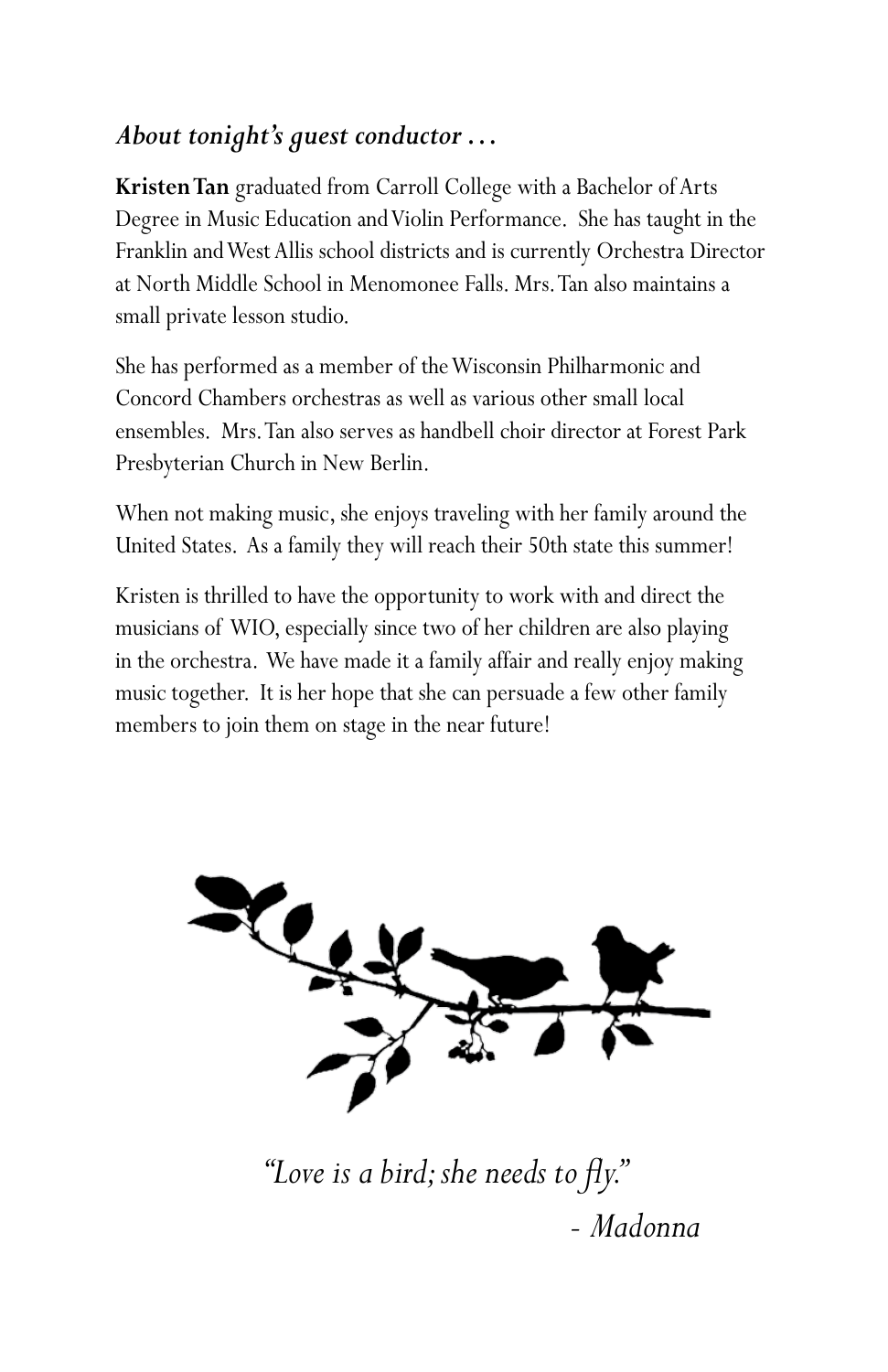### **WE DO IT THROUGH MUSIC**

How do we express our creativity, our joys and sorrows, our humanity? How do we bring harmony into our communities? **We do it through music.** We are a vibrant collection of young, middle and elder aged people that have consciously decided to form a musical family. We do it for our own good health, and hope that the beauty and energy generated from this union will overflow into our neighborhoods. We hope to bring a little more peace to our world and that our peaceful vision will be amplified. By attending this concert, you are an important part of moving the mission forward. Thank you; and please spread the word about WIO. If you are a musician, or know someone who should be playing with us, please let us know. Our mission requires other types of support, too. Your financial donation is important; currently our only funding source is member tuition and the generous gifts from our friends. Thank you for being a part of our mission.

**WIO thanks these generous organizations for their support –** The Wisconsin International Academy, Pius XI Catholic High School, 2B Graphic, LLC, the Brookfield East High School Music Department, the Platteville High School Music Department, San Camillo and Forever Friends, Inc.

**WIO is grateful to the following individuals and families –** The Basile Family, Pat Bujard and Judy Payne, The Goh Family, Christine Harris and June Kriviskey, Scott Hestekin, Dr. Carol Mullen, Julia Pavlova, Dr. Jude Rathburn and Jo Biddle, The Rhee Family, Shirl Schwarten, The Sun Family, Gail Waring and Stacy Yang and all of our members and friends!

**Gifts in Memory of Anne K. Peterson –**

Frank and Laurie Basile, Donna Butterfield, Mary Gisssal and Mary Ann Zapala, Susan Haertel, Mary Koberna, Mary Kundrat and Patrick McNulty, Susan Kundrat and Audrey Vallance, and Jeanette Wright